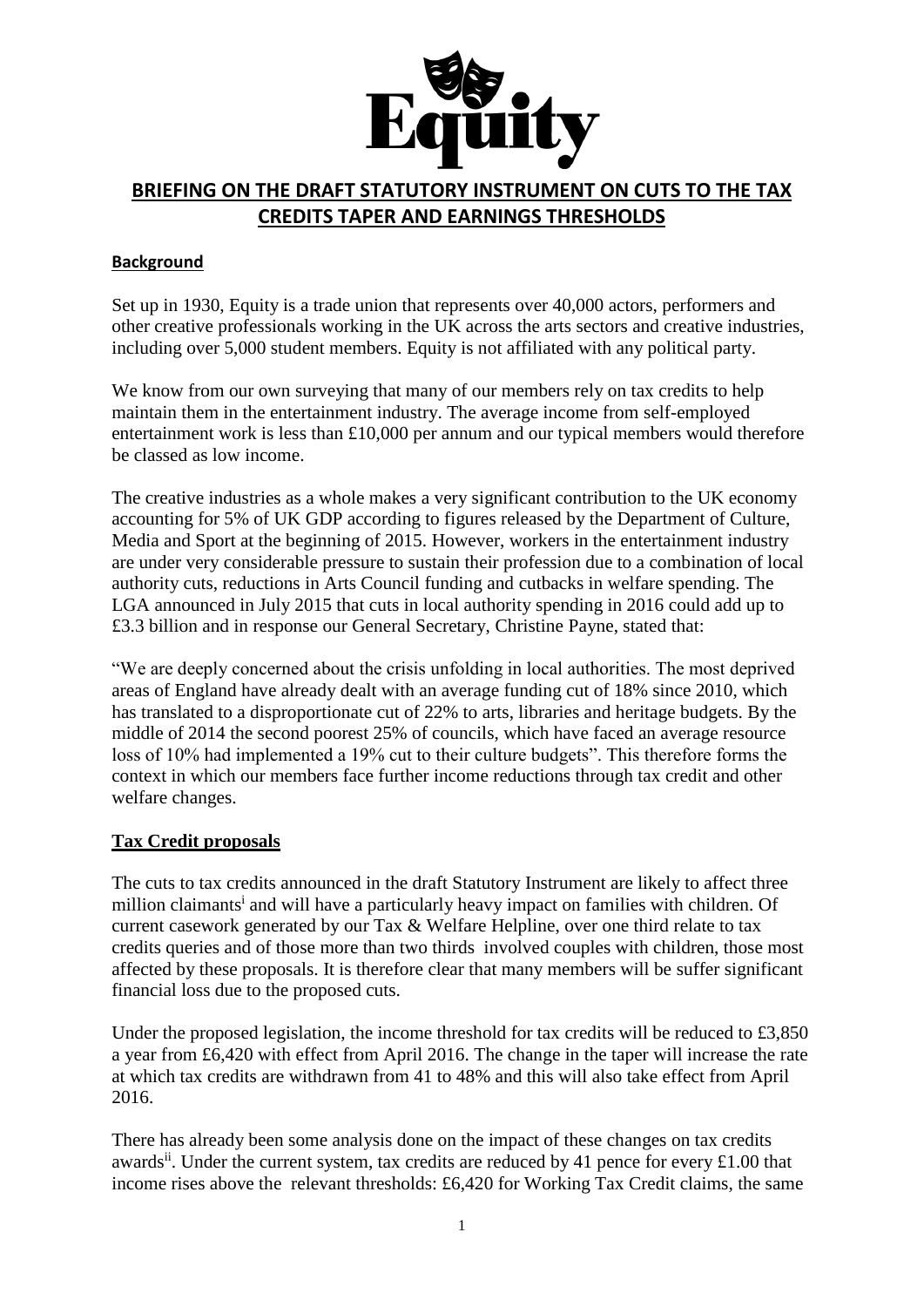amount for Working Tax Credit and Child Tax Credit claims combined and £16,105 for Child Tax Credit only claims. These amounts are due to change to 48 pence in the case of the taper and £3,850 in the case of the income threshold relevant to WTC or WTC/CTC claims. LITRG calculations suggest that these two changes together with the freeze on some tax credit elements will also result in a reduction in the CTC only threshold to £12,125, although this has not been officially acknowledged. Whilst there has been some media coverage on the extent of these cuts their full impact has not become apparent.

Equity intends to carry out a lengthier piece of research over the coming months to follow the impact of the taper cut and income threshold changes on our members and we expect these to be devastating. However we have extrapolated the effect for three members in some fairly straightforward scenarios outlines below.

### **Effect of changes on Equity members – some examples**

**Case One** – couple with two children aged under 16, he a self-employed actor, she in mainstream employment, aged 30-40. Based on annual income of £15,179. Under these proposal they would be worse off by over £1,800 per annum.

**Case Two** – couple with two children aged under 16, he a self-employed actor and she in part-time mainstream employment, aged 40-50. Based on annual income of £20,280. Under these proposals they would be worse off by approximately £2,200 per annum.

**Case Three** – couple with one severely disabled child under the age of 16, both selfemployed actors, both over 45. Based on an annual income of £14,386. Under these proposals they would be worse off by nearly £1,800 per annum.

These cases will multiply many times over across our membership and make sustaining work in the profession increasingly difficult. Many members are prepared to make sacrifices to continue to do the performance work they love doing but substantial cuts in government support of this kind may make them think again, particularly when they have families to support.

It is also disturbing to note that the impact of the cuts has a disproportionate effect on those towards the lower end of the income scale something shown in our examples and borne out by more detailed analysis by the IFS<sup>iii</sup>

### **Conclusions**

We would urge MPs to attend the debate on the Statutory Instrument and vote against the government's policy. These changes will impoverish the lives of many of our members who are already struggling to sustain themselves in the profession. Apart from its economic value, our entertainment sector is an industry leader in terms of its talent and quality; however, without a pool of talent to draw from that industry will decline. The combination of arts funding cuts and welfare reforms on this scale will lead to many members giving up the profession, many perhaps at an early stage in their careers.

As stated, we will be carrying out further detailed work on the tax credits changes and will communicate these to MPs in due course. In the meantime, we would urge you to show your support for our members by voting against these proposals. A copy of the draft Statutory